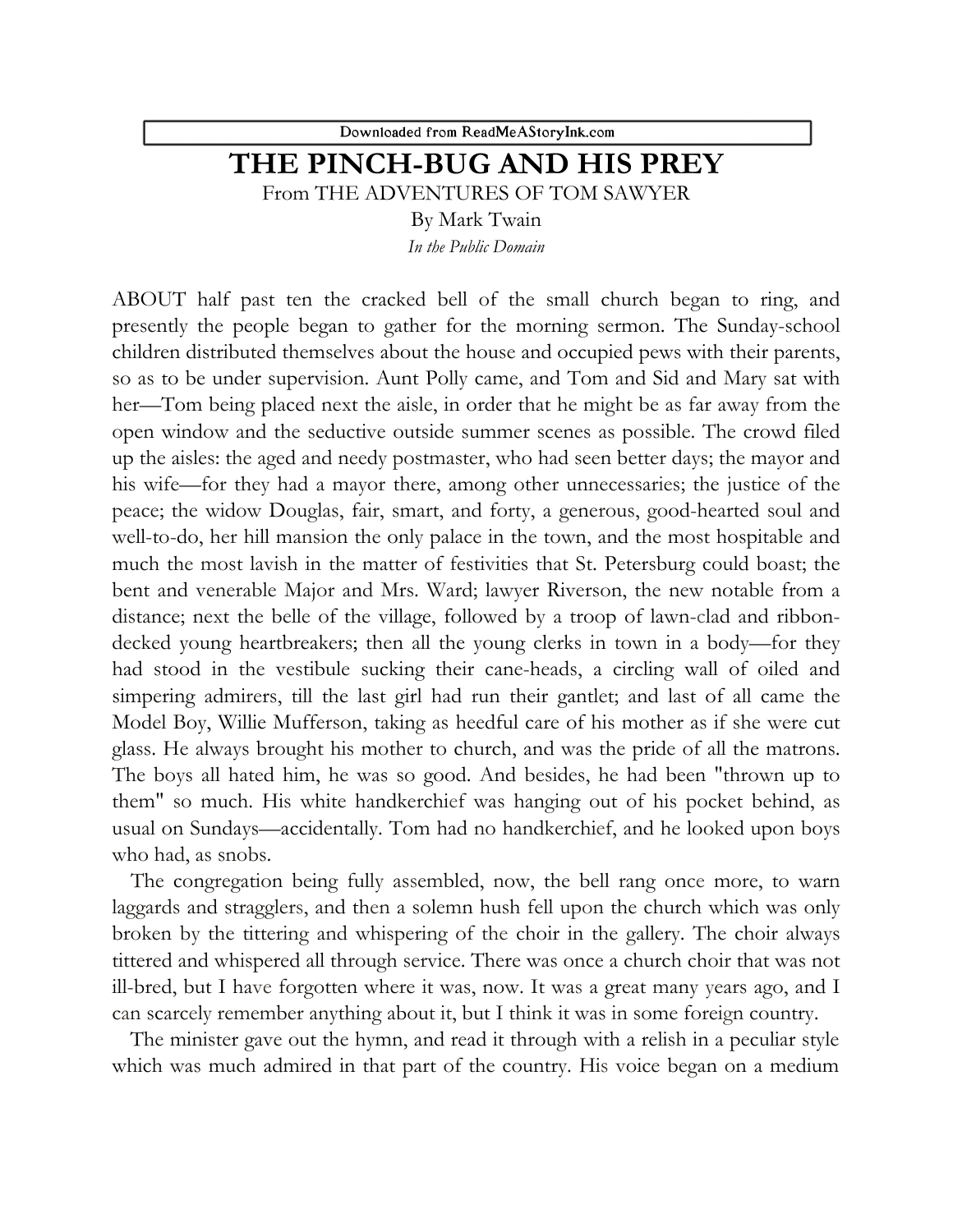key and climbed steadily up till it reached a certain point, where it bore with strong emphasis upon the topmost word and then plunged down as if from a springboard:

> *Shall I be car-ri-ed to the skies, on flow'ry* beds *of ease, Whilst others fight to win the prize, and sail thro'* blood  *y seas?*

He was regarded as a wonderful reader. At church "sociables" he was always called upon to read poetry; and when he was through, the ladies would lift up their hands and let them fall helplessly in their laps, and "wall" their eyes, and shake their heads, as much as to say, "Words cannot express it; it is *too* beautiful for this mortal earth."

After the hymn had been sung, the Reverend Mr. Sprague turned himself into a bulletin board, and read off "notices" of meetings and societies and things till it seemed that the list would stretch out to the crack of doom—a queer custom which is still kept up in America, even in cities, away here in this age of abundant newspapers. Often, the less there is to justify a traditional custom, the harder it is to get rid of it. And now the minister prayed. A good, generous prayer it was, and went into details: it pleaded for the church, and the little children of the church; for the other churches of the village; for the village itself; for the country; for the state; for the state officers; for the United States; for the churches of the United States; for Congress; for the President; for the officers of the government; for poor sailors, tossed by stormy seas; for the oppressed millions groaning under the heel of European monarchies and Oriental despotisms; for such as have the light and the good tidings, and yet have not eyes to see nor ears to hear withal; for the heathen in the far islands of the sea; and closed with a supplication that the words he was about to speak might find grace and favor, and be as seed sown in fertile ground, yielding in time a grateful harvest of good. Amen.

There was a rustling of dresses, and the standing congregation sat down. The boy whose history this book relates did not enjoy the prayer, he only endured it ... In the midst of the prayer a fly had lit on the back of the pew in front of him and tortured his spirit by calmly rubbing its hands together, embracing its head with its arms, and polishing it so vigorously that it seemed to almost part company with the body, and the slender thread of a neck was exposed to view; scraping its wings with its hind legs and smoothing them to its body as if they had been coat-tails; going through its whole toilet as tranquilly as if it knew it was perfectly safe. As indeed it was; for as sorely as Tom's hands itched to grab for it they did not dare—he believed his soul would be instantly destroyed if he did such a thing while the prayer was going on. But with the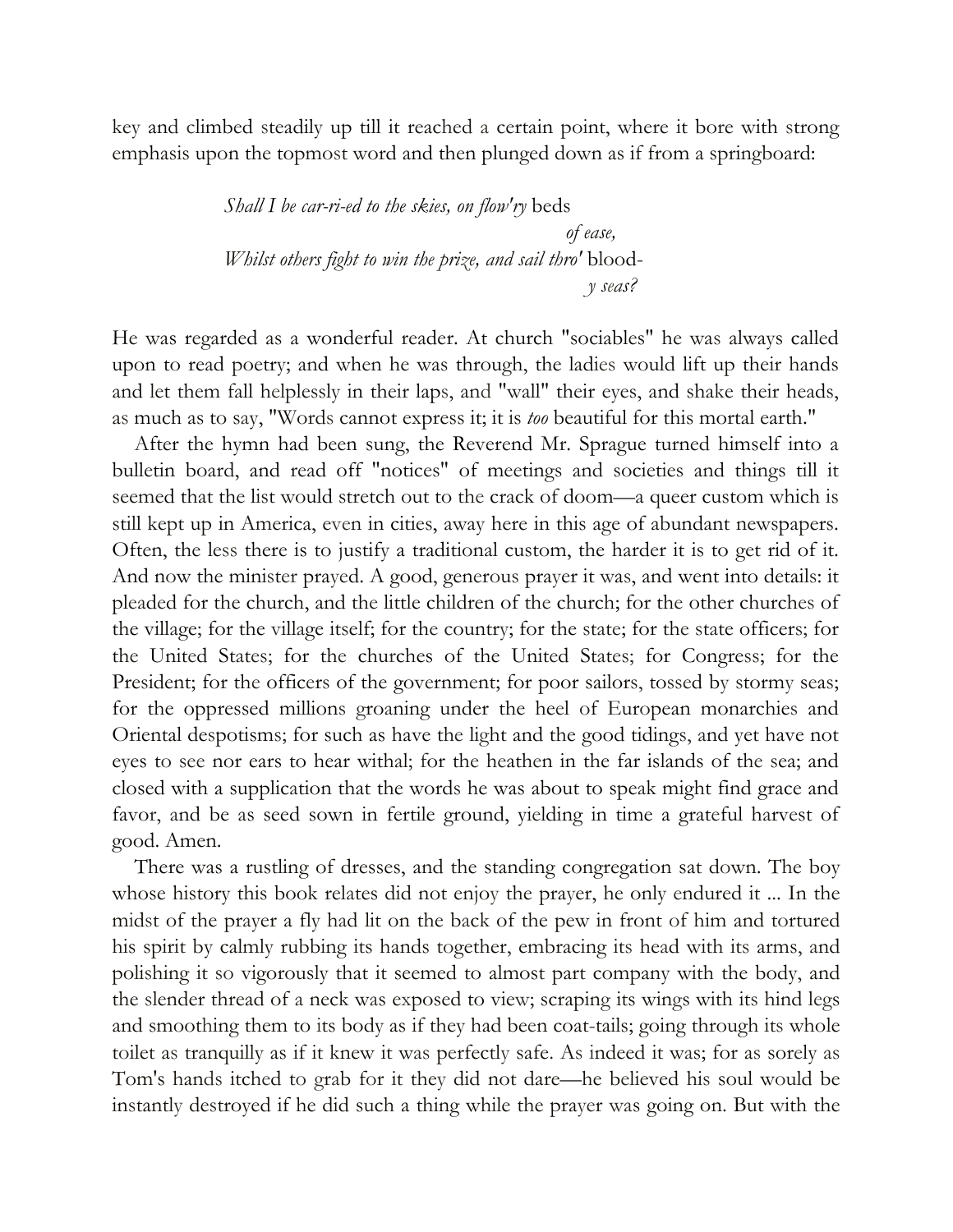closing sentence his hand began to curve and steal forward; and the instant the "Amen" was out the fly was a prisoner of war. His aunt detected the act and made him let it go.

The minister gave out his text and droned along monotonously through an argument that was so prosy that many a head by and by began to nod ....

Now [Tom] lapsed into suffering again, as the dry argument was resumed. Presently he bethought him of a treasure he had and got it out. It was a large black beetle with formidable jaws—a "pinch bug," he called it. It was in a percussion-cap box. The first thing the beetle did was to take him by the finger. A natural fillip followed, the beetle went floundering into the aisle and lit on its back, and the hurt finger went into the boy's mouth. The beetle lay there working its helpless legs, unable to turn over. Tom eyed it, and longed for it; but it was safe out of his reach. Other people uninterested in the sermon, found relief in the beetle, and they eyed it too. Presently a vagrant poodle-dog came idling along, sad at heart, lazy with the summer softness and the quiet, weary of captivity, sighing for change. He spied the beetle; the drooping tail lifted and wagged. He surveyed the prize; walked around it; smelt at it from a safe distance; walked around it again; grew bolder, and took a closer smell; then lifted his lip and made a gingerly snatch at it, just missing it; made another, and another; began to enjoy the diversion; subsided to his stomach with the beetle between his paws, and continued his experiments; grew weary at last, and then indifferent and absent-minded. His head nodded, and little by little his chin descended and touched the enemy, who seized it. There was a sharp yelp, a flirt of the poodle's head, and the beetle fell a couple of yards away, and lit on its back once more. The neighboring spectators shook with a gentle inward joy, several faces went behind fans and handkerchiefs, and Tom was entirely happy. The dog looked foolish, and probably felt so; but there was resentment in his heart, too, and a craving for revenge. So he went to the beetle and began a wary attack on it again; jumping at it from every point of a circle, lighting with his fore paws within an inch of the creature, making even closer snatches at it with his teeth, and jerking his head till his ears flapped again. But he grew tired once more, after a while; tried to amuse himself with a fly but found no relief; followed an ant around, with his nose close to the floor, and quickly wearied of that; yawned, sighed, forgot the beetle entirely, and sat down on it. Then there was a wild yelp of agony and the poodle went sailing up the aisle; the yelps continued, and so did the dog; he crossed the house in front of the altar; he flew down the other aisle; he crossed before the doors; he clamored up the home-stretch; his anguish grew with his progress, till presently he was but a woolly comet moving in its orbit with the gleam and the speed of light. At last the frantic sufferer sheered from its course, and